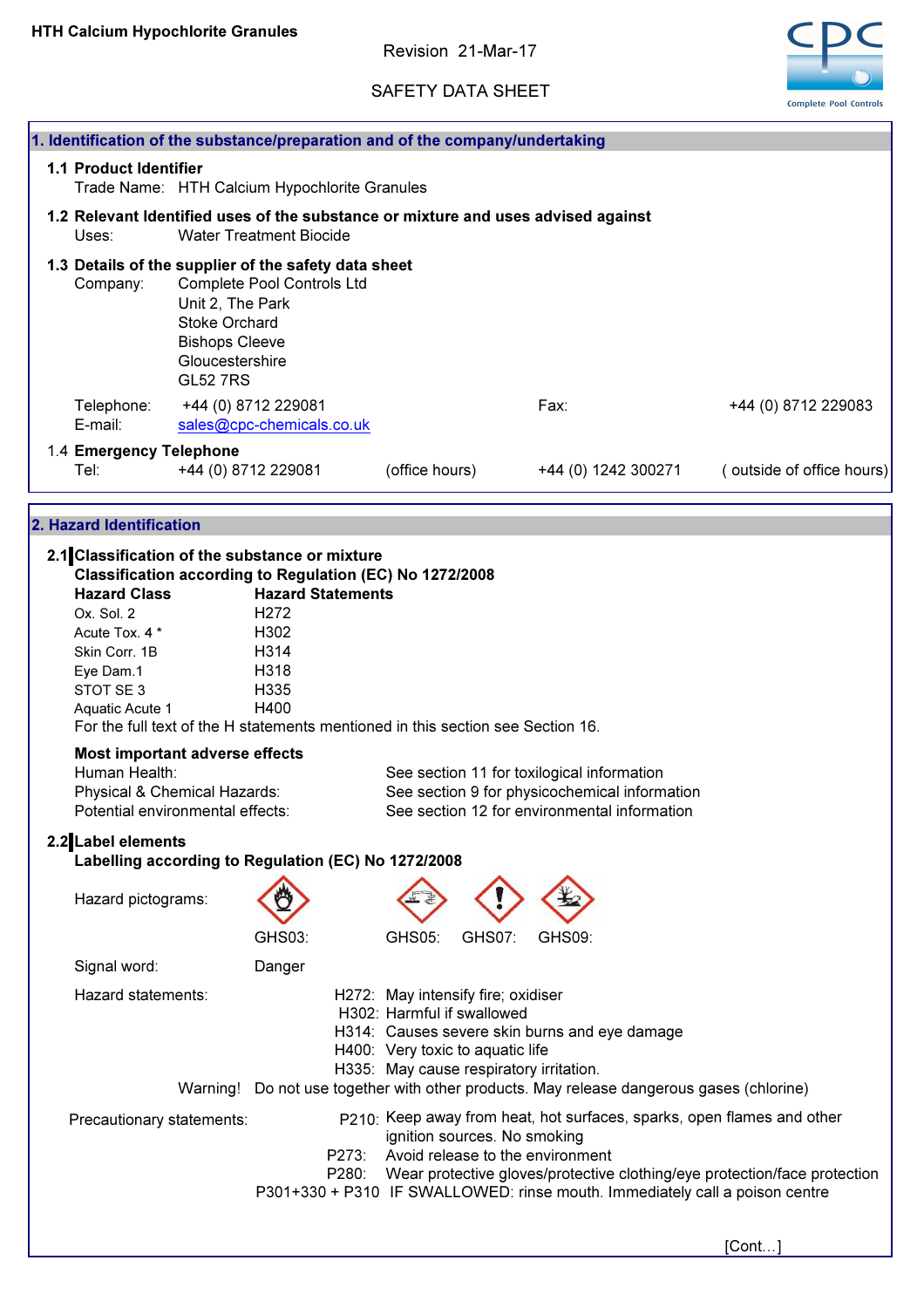Г

| 2. Hazard Identification                                                                                                                                    |                                   |                                                                                                                                                    |  |  |
|-------------------------------------------------------------------------------------------------------------------------------------------------------------|-----------------------------------|----------------------------------------------------------------------------------------------------------------------------------------------------|--|--|
| Precautionary statements:                                                                                                                                   |                                   | P303+361+353: IF ON SKIN (or hair): Remove/Take off immediately all contaminated clothing. Rinse skin                                              |  |  |
|                                                                                                                                                             | with water                        | P305+351+338: IF IN EYES: Rinse continuously with water for several minutes. Remove contact lenses if<br>present and easy to do - continue rinsing |  |  |
| P403+P233; Store in a well-ventilated place. Keep container tightly closed.<br>P5001 Dispose of contents/container in accordance with national regulations. |                                   |                                                                                                                                                    |  |  |
| <b>Additional Labelling:</b>                                                                                                                                | EUH031                            | Contact with acids liberates toxic gases                                                                                                           |  |  |
| <b>Contains:</b>                                                                                                                                            |                                   | CALCIUM HYPOCHLORITE, CALCIUM HYDROXIDE, Calcium chlorate                                                                                          |  |  |
| 2.3 Other Hazards                                                                                                                                           | No other information is available |                                                                                                                                                    |  |  |

# 3. Composition/information on ingredients

# 3.2 Mixture

| CAS-No.              | <b>EC No</b> | Index-No.                           | $\%$      | <b>CLP Phrases</b>                                                                                                                         |  |
|----------------------|--------------|-------------------------------------|-----------|--------------------------------------------------------------------------------------------------------------------------------------------|--|
| Calcium Hypochlorite |              |                                     |           |                                                                                                                                            |  |
| 7778-54-3            | 231-908-7    |                                     |           | Ox. Sol. 2 - H272 : Aquatic Acute 1 - H400 : Eye Dam. 1<br>60 - 100% H318 STOT SE 3 - H335 : Skin Corr. 1B - H314 : Acute<br>Tox. 4 - H302 |  |
| Calcium Chloride     |              |                                     |           |                                                                                                                                            |  |
|                      |              | 10043-52-4 233-140-8012119494219-28 | 1 - 5%    | Eye Irrit. 2 - H319                                                                                                                        |  |
| Calcium Hydroxide    |              |                                     |           |                                                                                                                                            |  |
| 1305-62-0            |              | 215-137-301-2119475151-45           | $1 - 10%$ | Skin Irrit. 2 - H315 : Eye Dam. 1 - H318 : STOT SE 3 -<br>H335                                                                             |  |
| Calcium chlorate     |              |                                     |           |                                                                                                                                            |  |
| 10137-74-3 233-378-2 |              |                                     | - 5%      | Ox. Sol. 2 - H272                                                                                                                          |  |

| <b>4. First Aid measures</b>                         |                                                                                                                                                                                                                             |
|------------------------------------------------------|-----------------------------------------------------------------------------------------------------------------------------------------------------------------------------------------------------------------------------|
| 4.1 Description of first aid measures<br>Inhalation: | Move affected person to fresh air and keep warm and at rest in a position comfortable for<br>breathing. Get medical attention.                                                                                              |
| Ingestion:                                           | Move affected person to fresh air and keep warm and at rest in a position comfortable for<br>breathing. Rinse mouth thoroughly with water. Give plenty of water to drink. Do not induce<br>vomiting. Get medical attention. |
| Skin contact:                                        | Remove contaminated clothing immediately and wash skin with soap and water. Get medical<br>attention if any discomfort continues.                                                                                           |
| Eye contact                                          | Rinse immediately with plenty of water. Remove any contact lenses and open eyelids wide<br>apart. Continue to rinse for at least 15 minutes. Get medical attention immediately. Continue<br>to rinse.                       |
|                                                      | 4.2 Most important symptoms and effects, both acute and delayed                                                                                                                                                             |
| <b>Inhalation</b>                                    | Irritating to respiratory system.                                                                                                                                                                                           |
| Ingestion                                            | May cause chemical burns in mouth, oesophagus and stomach. May cause stomach pain or<br>vomiting.                                                                                                                           |
| Skin contact:                                        | Skin contact:                                                                                                                                                                                                               |
| Eye contact                                          | Severe irritation, burning and tearing. May cause chemical eye burns.                                                                                                                                                       |
|                                                      | 4.3 Indication of immediate medical attention and special treatment needed                                                                                                                                                  |
| Notes for the doctor                                 | Treat symptomatically                                                                                                                                                                                                       |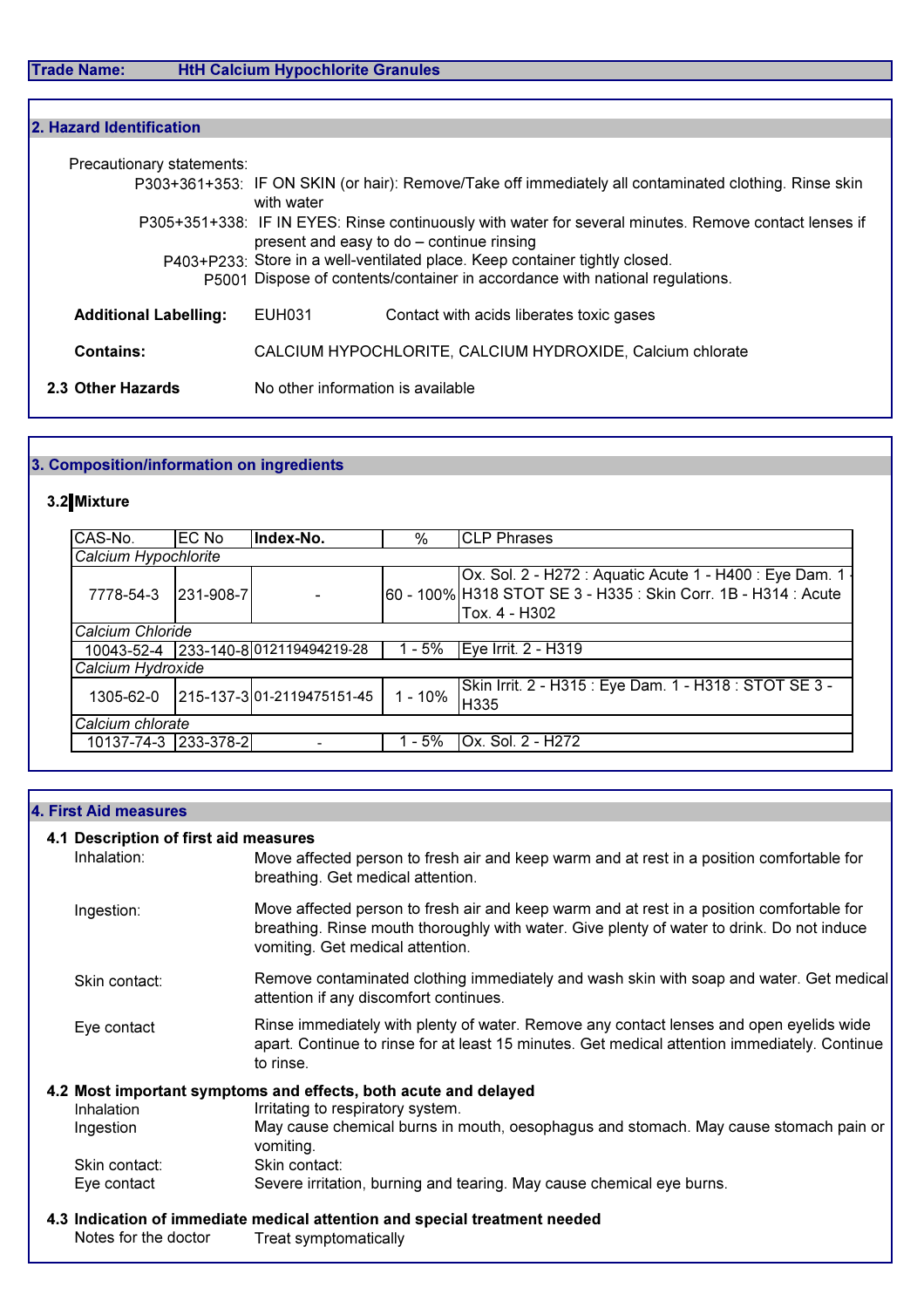| 5. Fire fighting measures                                        |                                                                                                                                                                                                                                                    |
|------------------------------------------------------------------|----------------------------------------------------------------------------------------------------------------------------------------------------------------------------------------------------------------------------------------------------|
| 5.1 Extinguishing media:<br>Suitable media:<br>Unsuitable media: | Water. Carbon dioxide (CO2).<br>Fire extinguishing powder                                                                                                                                                                                          |
| Specific Hazards:                                                | 5.2 Special hazards arising from the substance or mixture<br>Chlorine. Carbon monoxide (CO). Carbon dioxide (CO2).<br>Haz. Combustion Products: Thermal decomposition or combustion may liberate carbon oxides and other toxic gases or<br>vapours |
| 5.3 Advice for fire-fighters<br>Special PPE:                     | Fire-fighters should wear full protective clothing and self-contained breathing apparatus<br>(SCBA).                                                                                                                                               |
| Further Information:                                             | Collect contaminated fire extinguishing water separately. This must not be discharged into<br>drains.                                                                                                                                              |

|                                                                                                                                                                                                                                       | 6. Accidental release Measures       |
|---------------------------------------------------------------------------------------------------------------------------------------------------------------------------------------------------------------------------------------|--------------------------------------|
| 6.1 Personal precautions, protective equipment and emergency procedures                                                                                                                                                               |                                      |
| Follow precautions for safe handling described in this safety data sheet. Avoid inhalation of<br>dust and contact with skin and eyes. Provide adequate ventilation.                                                                   | Personal Precautions:                |
|                                                                                                                                                                                                                                       | <b>6.2 Environmental precautions</b> |
| Environmental precautions: Spillages or uncontrolled discharges into watercourses must be reported immediately to the<br>Environmental Agency or other appropriate regulatory body.                                                   |                                      |
| 6.3 Methods and materials for containment and cleaning up                                                                                                                                                                             |                                      |
| Remove spillage with vacuum cleaner. If not possible, collect spillage with shovel, broom or<br>the like. Flush contaminated area with plenty of water. Collect and place in suitable waste<br>disposal containers and seal securely. | Cleaning up:                         |
|                                                                                                                                                                                                                                       | 6.4 Reference to other sections      |
| See Section 1 for emergency contact information                                                                                                                                                                                       | <b>Other Sections</b>                |
| See Section 7 for information on Personal protective equipment                                                                                                                                                                        |                                      |
| See section 13 for waste treatment information                                                                                                                                                                                        |                                      |
|                                                                                                                                                                                                                                       |                                      |

7. Handling and storage

| 7.1 Precautions for safe handling<br>Usage precautions | Avoid spilling, skin and eye contact. Provide adequate ventilation. Avoid generation and<br>spreading of dust. Avoid inhalation of dust.                                                                                                                                                                                                   |
|--------------------------------------------------------|--------------------------------------------------------------------------------------------------------------------------------------------------------------------------------------------------------------------------------------------------------------------------------------------------------------------------------------------|
|                                                        | 7.2 Conditions for safe storage, including any incompatibilities.                                                                                                                                                                                                                                                                          |
| Storage precautions                                    | Store in closed original container at temperatures between 0°C and 30°C.<br>Suitable container materials: Polyethylene. Polyethylene-lined mild steel.<br>Store away from the following materials: Reducing agents. Acids.<br>Keep away from flammable and combustible materials.<br>Keep away from food, drink and animal feeding stuffs. |
| Storage class                                          | Oxidiser storage.                                                                                                                                                                                                                                                                                                                          |
| 7.3 Specific end uses<br>Specific use(s)               | The identified uses for this product are detailed in Section 1.2.                                                                                                                                                                                                                                                                          |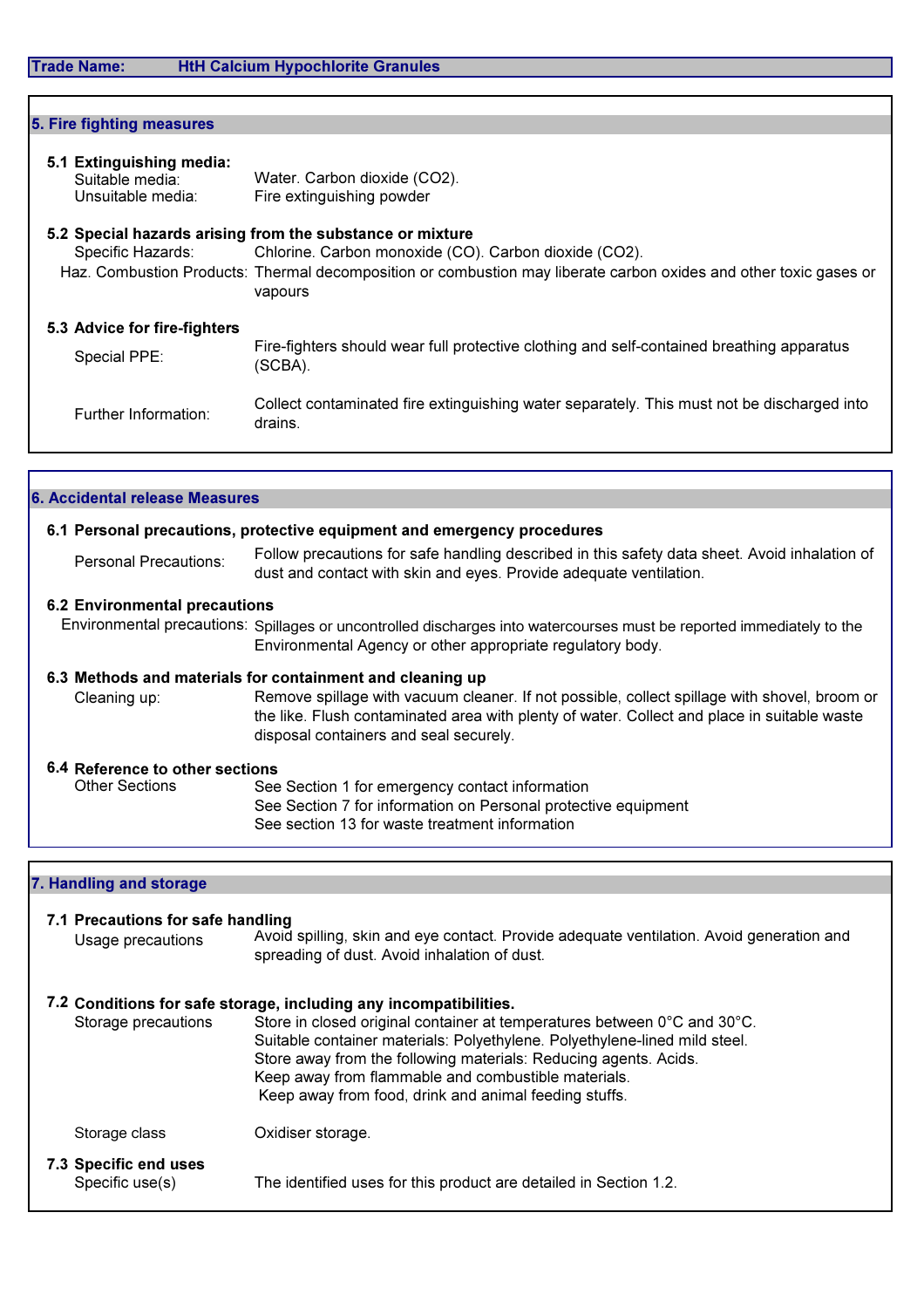## 8. Exposure control/personal protection

## 8.1 Control parameters

 Occupational exposure limits CALCIUM HYDROXIDE Long-term exposure limit (8-hour TWA): WEL 5 mg/m<sup>3</sup> WEL = Workplace Exposure Limit

DNEL Industry - Inhalation; Long term : 5 mg/m<sup>3</sup> Industry - Inhalation; Short term : 10 mg/m<sup>3</sup> Consumer - Inhalation; Long term : 2.5 mg/m<sup>3</sup> Consumer - Inhalation; Short term : 5 mg/m<sup>3</sup>

### 8.2 Exposure controls

## Protective equipment





| Engineering measures   | Provide adequate ventilation. Avoid inhalation of dust. Observe any occupational exposure<br>limits for the product or ingredients                                                                                                                 |
|------------------------|----------------------------------------------------------------------------------------------------------------------------------------------------------------------------------------------------------------------------------------------------|
| Eye/face protection    | Wear tight-fitting, chemical splash goggles or face shield.                                                                                                                                                                                        |
| Hand protection        | Use protective gloves. The most suitable glove should be chosen in consultation with the<br>glove supplier/manufacturer, who can provide information about the breakthrough time of the<br>glove material. Neoprene gloves are recommended. EN 374 |
| Hygiene measures       | Provide eyewash station and safety shower. Wash hands at the end of each work shift and<br>before eating, smoking and using the toilet. Change work clothing daily before leaving<br>workplace. When using do not eat, drink or smoke.             |
| Respiratory protection | If ventilation is inadequate, suitable respiratory protection must be worn. Wear a respirator<br>fitted with the following cartridge: Particulate filter, type P2. EN 136/140/145/143/149                                                          |

#### 9. Physical and chemical properties

#### 9.1 Information on basic physical and chemical properties

| Form:<br>Colour:<br>Odour:<br>Odour Threshold:                                                                                                                                                                                                                                                     | Free flowing granules<br>White<br>Characteristic<br>data lacking                                                                                                                                                                                                                              |
|----------------------------------------------------------------------------------------------------------------------------------------------------------------------------------------------------------------------------------------------------------------------------------------------------|-----------------------------------------------------------------------------------------------------------------------------------------------------------------------------------------------------------------------------------------------------------------------------------------------|
| pH @ 20°C:<br>Melting point:<br>Boiling point:<br>Flash point:<br>Flammability (solid, gas)<br>Upper explosion limit:<br>Lower explosion limit:<br>Density $@$ 20 $°C$ :<br>Water solubility:<br>Ignition temperature:<br>Thermal decomposition:<br>Explosive properties:<br>Oxidising properties: | pH (diluted solution): 10.5 - 11.5 1% @ 20 °C<br>$100^{\circ}$ C<br>Undetermined<br>not applicable<br>Not applicable.<br>not applicable<br>not applicable<br>0.9 g/cm3 $@$ 20 $°C$<br>217 g/l water @ 20°C<br>not applicable<br>170 - 180°C<br>Data lacking.<br>Product is oxidising when dry |
| 9.2 Other Information                                                                                                                                                                                                                                                                              | Not determined                                                                                                                                                                                                                                                                                |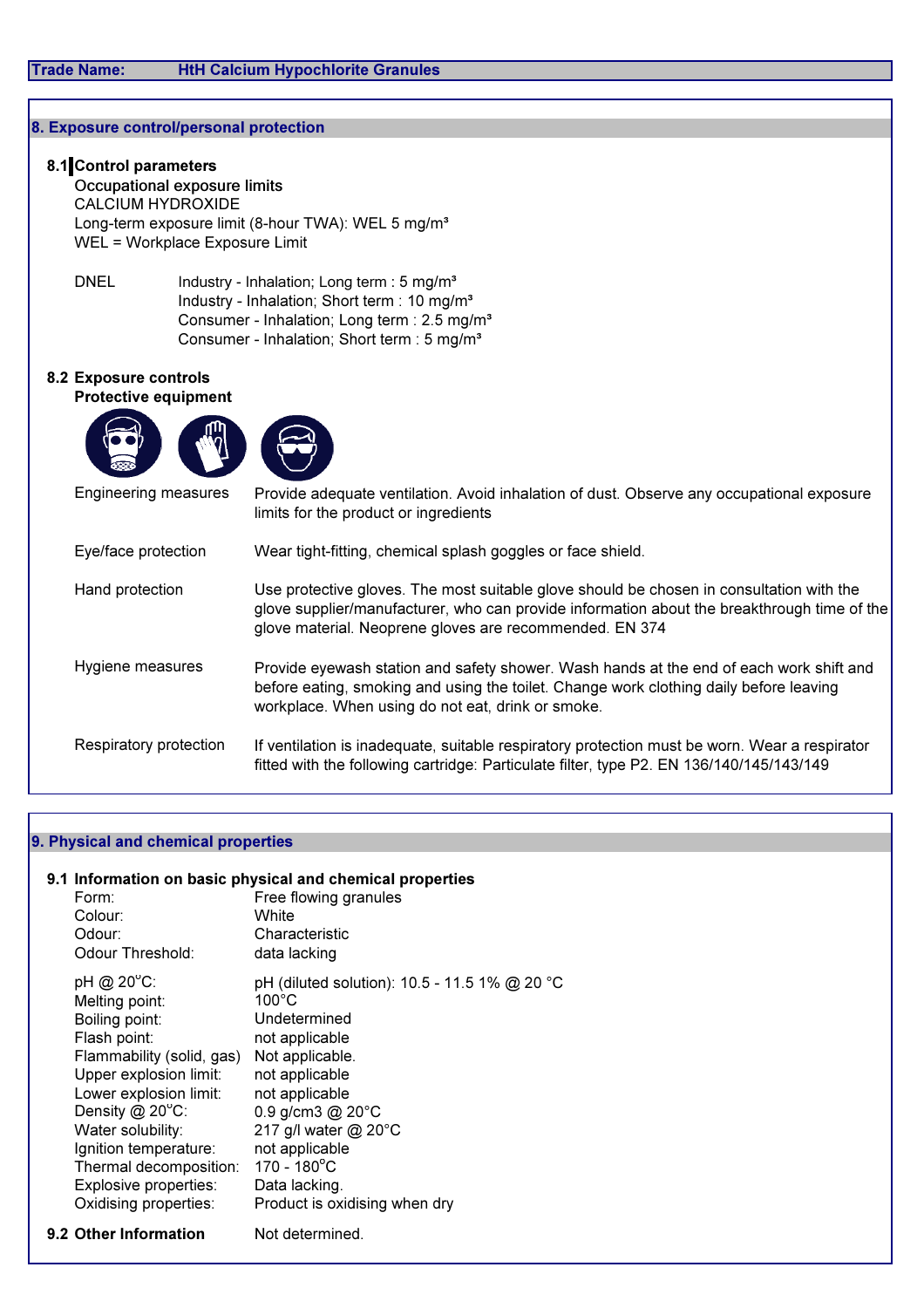# Trade Name: HtH Calcium Hypochlorite Granules

| 10. Stability and reactivity                                    |                                                                                                                        |
|-----------------------------------------------------------------|------------------------------------------------------------------------------------------------------------------------|
| 10.1 Reactivity<br>Reactivity                                   | The following materials may react with the product: Acids. Alkalis. Oxidising materials.<br>Alcohols, glycols. Amines. |
| <b>10.2 Chemical stability</b>                                  |                                                                                                                        |
| Chemical stability                                              | Stable under the prescribed storage conditions.                                                                        |
| 10.3 Possibility of hazardous reactions<br>Hazardous reactions: | Contact with acids liberates toxic gas.                                                                                |
| 10.4 Conditions to avoid<br>Conditions to avoid                 | Avoid heat, flames and other sources of ignition.                                                                      |
| 10.5 Incompatible materials<br>Materials to avoid               | Strong acids. Strong oxidising agents. Strong alkalis. Alcohols, glycols. Amines.                                      |
| 10.6 Hazardous decomposition products                           |                                                                                                                        |

Haz. Decomp. products: Thermal decomposition or combustion may liberate carbon oxides and other toxic gases or vapours: Chlorine

### 11. Toxilogical Information

### 11.1 Information on toxilogical effects

| Acute toxicity                                               | oral ATE oral (mg/kg)                                                                                   | 625                                                                              |
|--------------------------------------------------------------|---------------------------------------------------------------------------------------------------------|----------------------------------------------------------------------------------|
| Acute toxicity                                               | dermal Notes (dermal $LD_{50}$ )                                                                        | Data lacking.                                                                    |
| Acute toxicity                                               | inhalation Notes (inhalation $LC_{50}$ )                                                                | Data lacking.                                                                    |
| Skin corrosion/irritation                                    | Animal data                                                                                             | Data lacking.                                                                    |
| Skin sensitisation                                           |                                                                                                         | Data lacking.                                                                    |
| Germ cell mutagenicity                                       | Genotoxicity - in vitro                                                                                 | Data lacking.                                                                    |
| Carcinogenicity                                              |                                                                                                         | Data lacking.                                                                    |
| Reproductive toxicity                                        | fertility                                                                                               | Data lacking.                                                                    |
| STOT - single exposure                                       |                                                                                                         | Data lacking.                                                                    |
| STOT - repeated exposure                                     |                                                                                                         | Data lacking.                                                                    |
| Inhalation<br>Ingestion<br>Skin contact<br>Eye contact       | May cause respiratory irritation.<br>Irritating to skin. Causes burns.<br>May cause chemical eye burns. | Harmful if swallowed. May cause chemical burns in mouth, oesophagus and stomach. |
| Calcium Hypochlorite<br>Acute toxicity - oral<br>ATE<br>oral | (mg/kg)                                                                                                 | 500                                                                              |

| <b>12. Ecological Information</b> |                                                                                            |  |
|-----------------------------------|--------------------------------------------------------------------------------------------|--|
| <b>Ecotoxicity:</b>               | The product contains a substance which is very toxic to aquatic organisms.                 |  |
| 12.1 Toxicity                     |                                                                                            |  |
| <b>Toxicity</b>                   | Very toxic to aquatic organisms                                                            |  |
|                                   | CALCIUM HYPOCHLORITE<br>Ecological information on ingredients.                             |  |
| Acute aquatic toxicity            |                                                                                            |  |
| $LE(C)_{50}$                      | $0.01 < L(E)C50 \le 0.1$                                                                   |  |
| M factor (Acute)                  | 10                                                                                         |  |
|                                   | Acute toxicity - LC50, 96 hours, 96 hours: 0.16 mg/l, Onchorhynchus mykiss (Rainbow trout) |  |
|                                   | iCont.                                                                                     |  |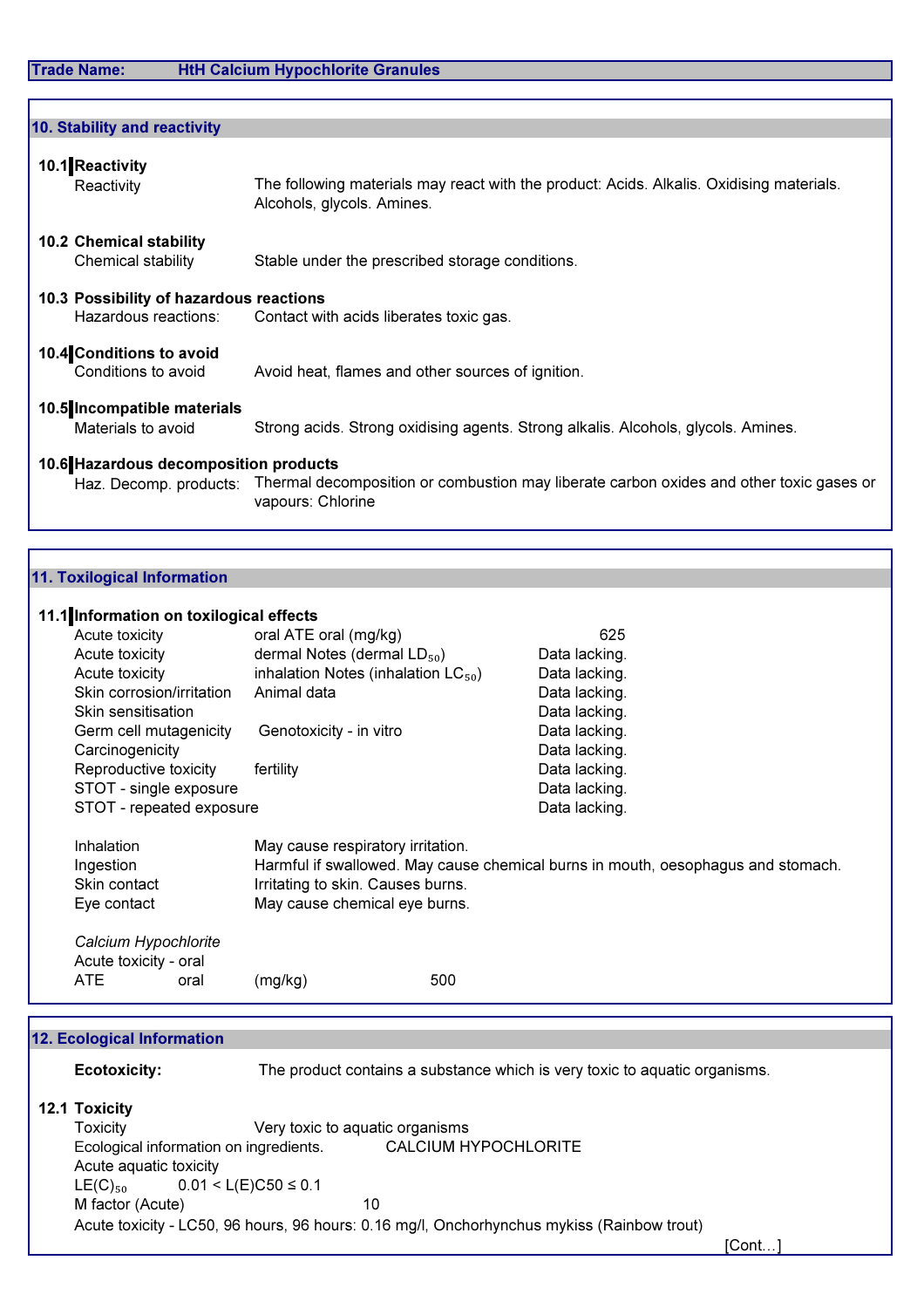### Trade Name: HtH Calcium Hypochlorite Granules

| 12. Ecological Information         |                                                                                                            |
|------------------------------------|------------------------------------------------------------------------------------------------------------|
|                                    |                                                                                                            |
| 12.2 Persistence and degradability |                                                                                                            |
|                                    | Persistence and degradability: The product contains only inorganic substances which are not biodegradable. |
|                                    |                                                                                                            |
| 12.3 Bioaccumlative potential      |                                                                                                            |
|                                    | Bioaccumlative potential No data available on bioaccumulation.                                             |
|                                    |                                                                                                            |
| 12.4 Mobility in soil              |                                                                                                            |
| Mobility in soil                   | No data available                                                                                          |
|                                    |                                                                                                            |
| 12.5 Results of PBT and PvB:       |                                                                                                            |
| PBT and PvB: No data available     |                                                                                                            |
|                                    |                                                                                                            |
| 12.6 Other adverse effects         |                                                                                                            |
|                                    |                                                                                                            |
| Other adverse effects              | Not known.                                                                                                 |

| 13.1 Waste treatment methods |                                                                                                                                                                                                                           |
|------------------------------|---------------------------------------------------------------------------------------------------------------------------------------------------------------------------------------------------------------------------|
| <b>General information</b>   | Waste is classified as hazardous waste. Dispose of waste to licensed waste disposal site in<br>accordance with the requirements of the local Waste Disposal Authority. Do not puncture<br>or incinerate, even when empty. |
| <b>Disposal methods</b>      | Dispose of waste to licensed waste disposal site in accordance with the requirements of the<br>local Waste Disposal Authority.                                                                                            |

#### Classification

13. Disposal Considerations

Waste Codes in accordance with the European Waste catalogue (EWC) are origin-defined. Since this product is used in several industries, no Waste Code can be provided by the supplier. The Waste Code should be determined in arrangement with your waste disposal partner or the responsible authority

| <b>14. Transport Information</b>                                                                                                                                                                                               |                                                                             |
|--------------------------------------------------------------------------------------------------------------------------------------------------------------------------------------------------------------------------------|-----------------------------------------------------------------------------|
| 14.1 UN Number                                                                                                                                                                                                                 | 2880                                                                        |
| 14.2 UN proper shipping name<br>ADR/RID/IMG/ICAO                                                                                                                                                                               | CALCIUM HYPOCHLORITE, HYDRATED or CALCIUM<br>HYPOCHLORITE, HYDRATED MIXTURE |
| 14.3 Transport hazard class(es)<br>ADR/RID/IMG/ICAO                                                                                                                                                                            | 5.1                                                                         |
| <b>14.4 Packaging Group</b>                                                                                                                                                                                                    | $\mathbf{I}$                                                                |
| <b>14.5 Environmental hazards</b><br><b>Environmentally Hazardous</b><br><b>Marine Pollutant</b>                                                                                                                               | Yes<br>Yes                                                                  |
| 14.6 Special precautions for user<br>EmS<br><b>Emergency Action Code</b><br>Hazard Identification Number (ADR/RID)<br>Tunnel restriction code<br>14.7 Transport in bulk according to Annex II of MARPOL 73/78 and the IBC Code | $F-H$ , $S-Q$<br>1 <sub>W</sub><br>50<br>(E)                                |
|                                                                                                                                                                                                                                | No further information available                                            |